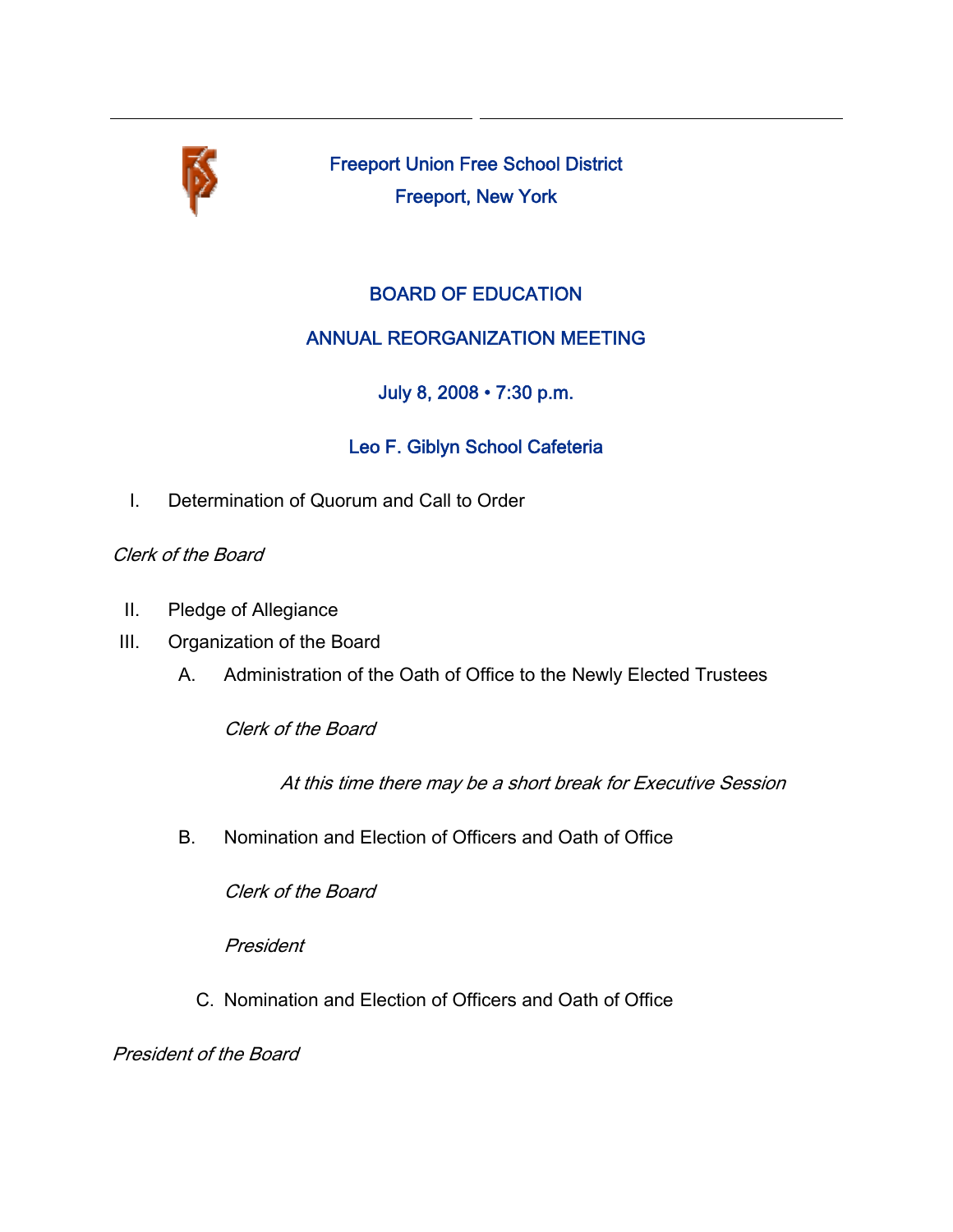#### Vice President

- D. Appointment of Officers to the Board
- E. Appointment of the Auditors
- F. Appointment of School Attorneys and Advisors to the Board
- G. Appointment of the Committees on Special Education
- H. Appointment of the School Physicians
- I. Appointment to the Scholarship and Honors Board
- J. Designation of Banks as Depositories
- K. Appointment of Official Papers
- L. Authorization of Petty Cash Accounts
- M. Authorization of Budget Transfers
- N. Authorization to Open Bids
- O. Establishment of Rates
- P. Designation of Authorized Signature on Checks
- Q. Certification of Payrolls
- R. Authorization to Approve Conferences
- S. Bonding of Employees
- T. Acceptance of State and Federal Funds
- U. Indemnification of Board Members and Employees
- V. Authorization of Board Memberships
- W. Authorization to Enter into Agreements
- X. Appointment of Administrators to the Freeport Teachers Center Board
- Y. Appointment of Board of Registration
- Z. Resolution for Conference Attendance
- AA. Resolution for Computer Equipment, Cellular Phones, Credit Cards, Meals and Refreshments

Conclusion of the Reorganization Meeting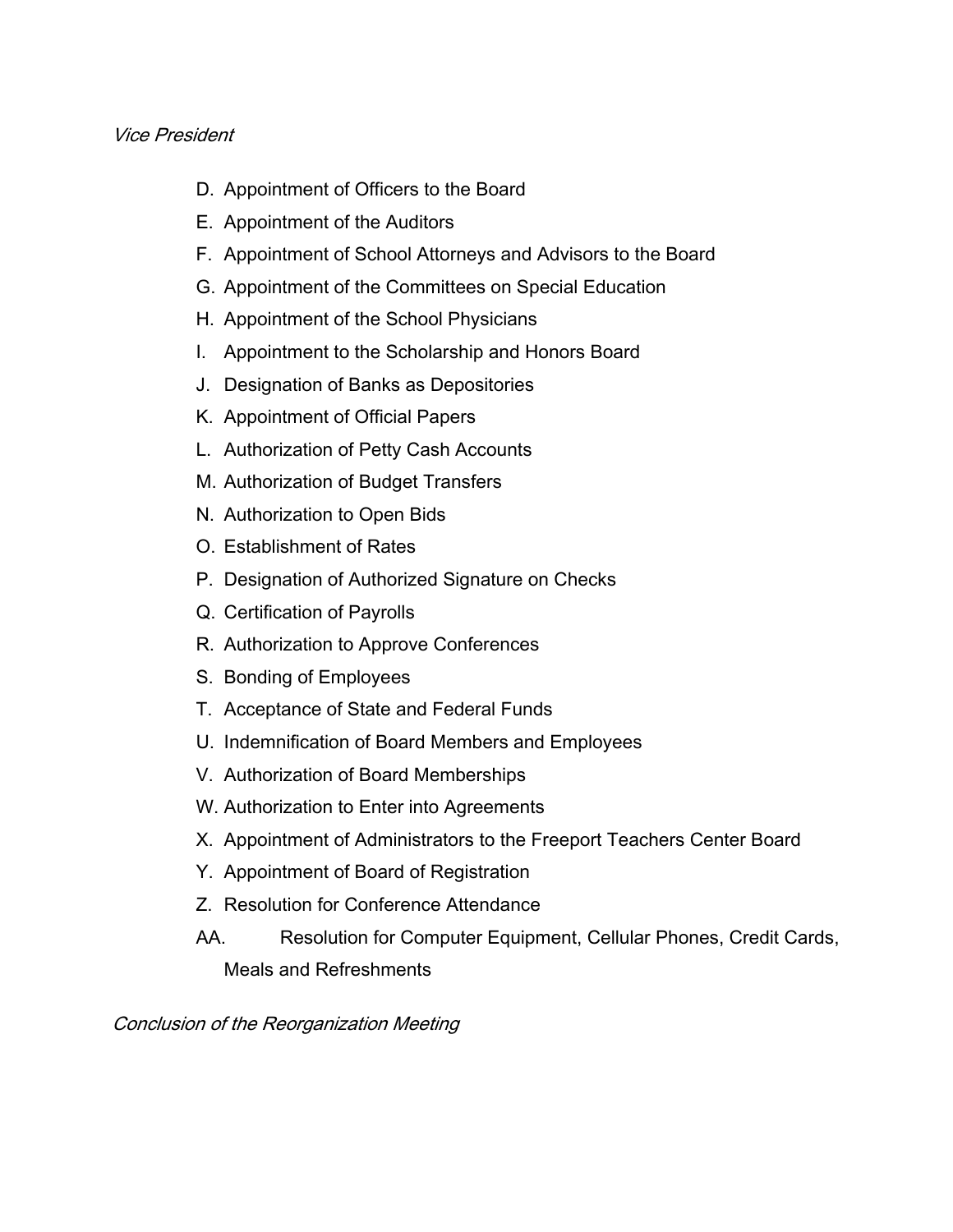# BEGINNING OF THE ACTION MEETING

- I. Superintendent's Report
	- A. Grades 3-8 ELA and Math Report Card Presentation
	- B. Freeport High School Follow-Up
- II. Questions /Comments from the Public

At this time, the public is given the opportunity to address the Board of Education. Each speaker will be allowed to address the Board once, on action items only, for a maximum of four minutes.

#### Consent Agenda

Consent Agenda Items:

BE IT RESOLVED that the Board of Education of the Freeport Union Free School District hereby approves the following items; BB (1), CC (I, 2, 3, 4, 5).

### C. Education

1. Acceptance of the Minutes from the Committees on Special Education and Preschool Special Education

April 7, 2008; April 14, 2008; April 16, 2008; April 29, 2008; May 1, 2008; May 2, 2008; May 7, 2008; May 8, 2008; May 9, 2008; May 12, 2008; May 13, 2008; May 15, 2008; May 20, 2008; May 21, 2008; May 22, 2008; May 28, 2008; May 29, 2008; May 30, 2008; June 2, 2008; June 3, 2008; June 4, 2008; June 5, 2008; June 6, 2008; June 9, 2008; June 10, 2008; June 11, 2008; June 12, 2008; June 13, 2008; June 17, 2008; June 18, 2008; June 19, 2008; June 20, 2008; June 23, 2008; June 24, 2008; June 25, 2008

- D. Personnel Actions
	- 1. Leave of Absence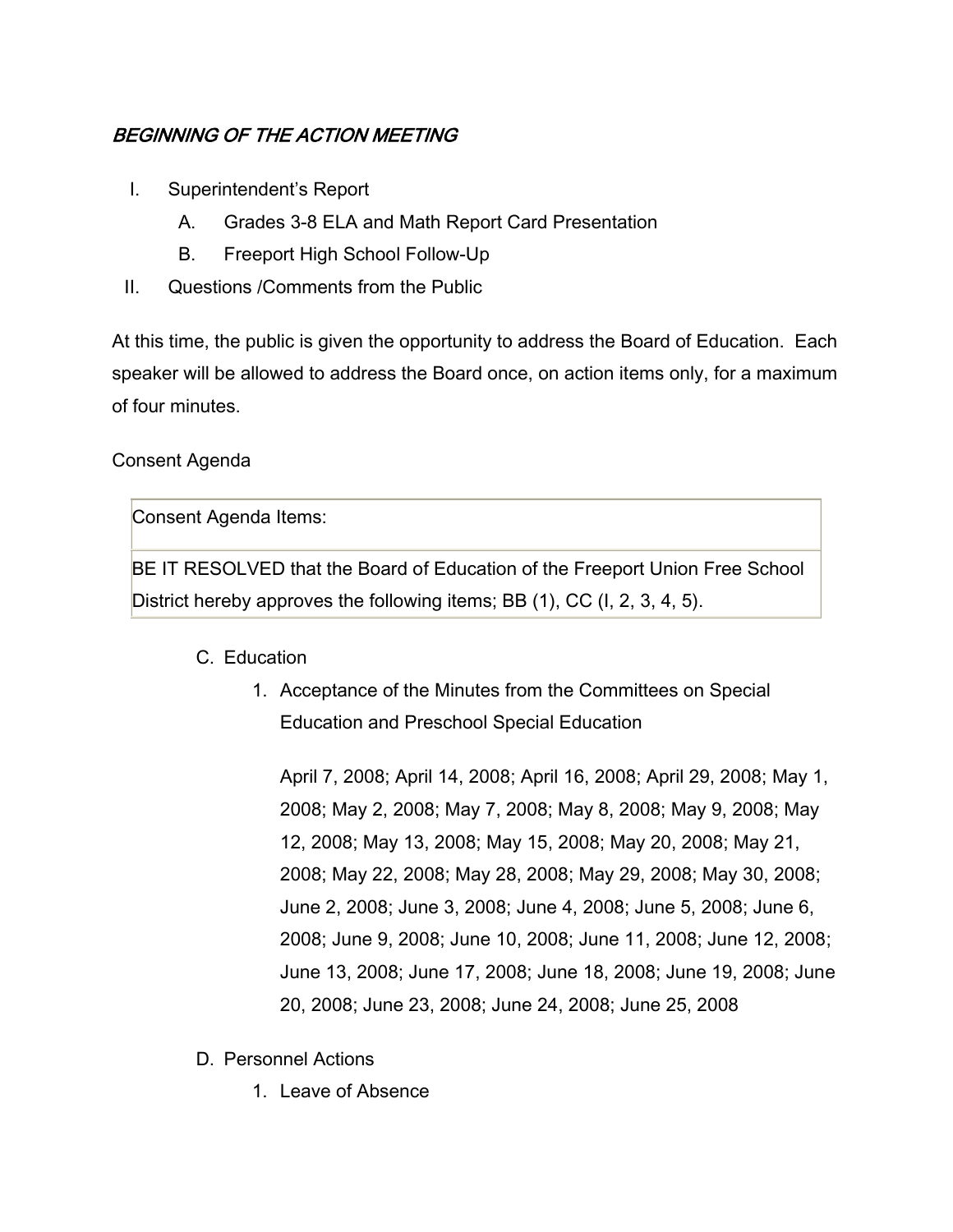- 2. Change of Status
- 3. Termination of Staff
- 4. Resignation of Staff
- 5. Appointment of Staff

#### Other Items for Action

E. Personnel

#### Retirement of Staff

F. Education

Adoption of the Amendment to the Code of Conduct

- G. Finance
	- 1. Resolution to Establish the Tax Levy
	- 2. Authorization to Participate in Various Cooperative Bids
	- 3. Resolution to Participate in Long Island Cafeteria Director's Association Cooperative Bids
	- 4. Acceptance of a Gift
	- 5. Authorization to Sign an Engagement Letter
	- 6. Budget Transfer
	- 7. Approval of Capital Project Change Order
	- 8. Authorization to Sign an Agreement for the Atkinson Library Automation
	- 9. Approval of Salary Increases for Certain Central Office **Administrators**
	- 10. Authorization to Lease Space for an Alternative School
	- 11. Resolution for Extension of Rubbish Removal Services Bid
	- 12. Amendment to the Resolution for Energy Performance Contract